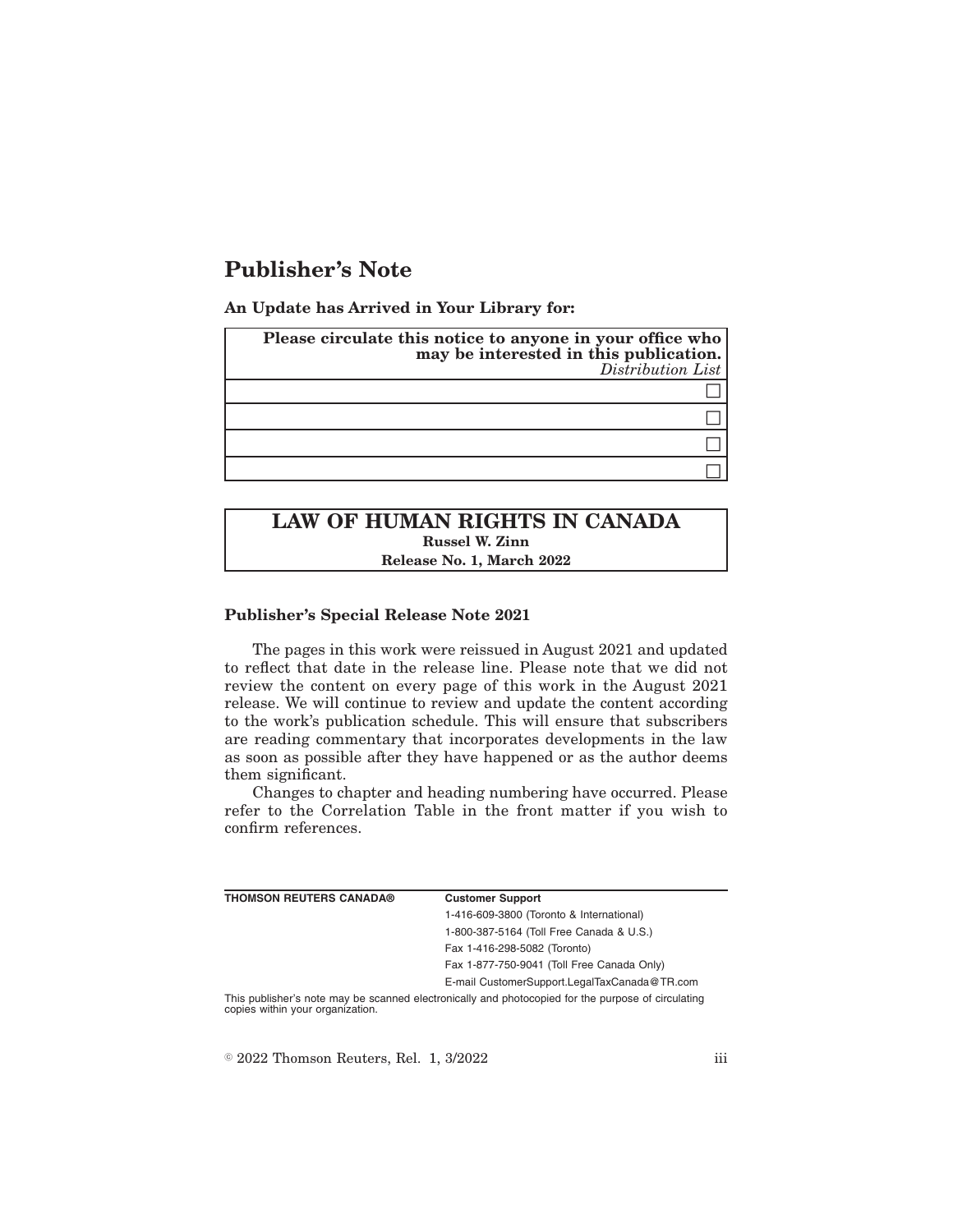With in-depth analysis, expert commentary and decisions from all jurisdictions in Canada, The Law of Human Rights in Canada: Practice and Procedure provides thorough coverage of human rights law and procedure in every Canadian jurisdiction. This resource provides a review of the legislation and its application for all provinces and territories as well as the federal jurisdiction, policy statements from selected jurisdictions, and policies and guidelines on various Human Rights Commissions. It also offers detailed direction on initiating, defending against and preventing human rights complaints. Coverage includes prohibited grounds of discrimination, the defences available to a complaint of discrimination, the remedies available to a complainant and the complaint procedure, including appeals and judicial review.

This release includes updates to the Chapter 18 (Remedies), the updating of three memoranda in Appendix IF: Issues in Focus, and the addition of several policy and procedure documents relating to Canada, Manitoba, and (for the first time) Alberta.

#### **What's New in this Update:**

This release includes updates to the Chapter 18 (Remedies), the updating of three memoranda in Appendix IF: Issues in Focus, and the addition of several policy and procedure documents relating to Canada, Manitoba, and (for the first time) Alberta.

#### **Highlights**

- E **REMEDIES APPENDICES** With this release, Appendices 18A:1 to 18A:2 have been reviewed and updated to December 2021. The Appendices set out the statutory provisions relating to non-pecuniary damages, pecuniary damages, punitive and exemplary damages, reinstatement, compliance powers and systemic remedies in all Canadian jurisdictions.
- E **ISSUES IN FOCUS** When will a Court of Human Rights Tribunal decline to enforce a release executed by a dismissed employee? – With this release, the research regarding that issue in 13 Canadian jurisdictions has been updated to November 2021.
- E **ISSUES IN FOCUS** To what extent does "family status" in human rights codes in Canada require employers to accommodate employees who wish to care for their sick children or elder family members? – With this release, the research regarding this issue has been updated to November 2021, including to address 2021 decisions in Alberta and Ontario.